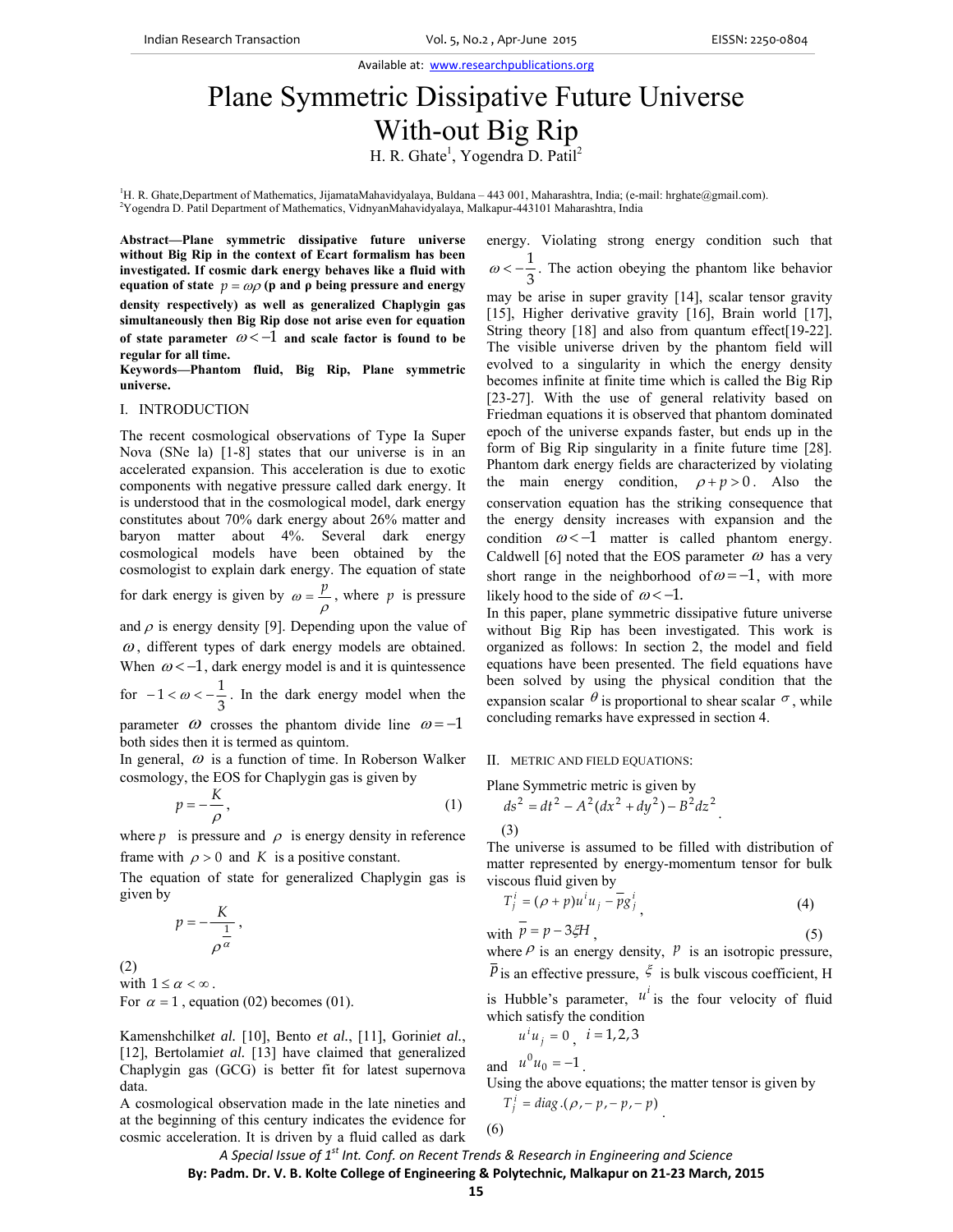Available at: www.researchpublications.org

The Einstein's field equations are

(7)

$$
R_j^i - \frac{1}{2} g_j^i R = -T_j^i ,
$$

where  $R_i^i$  Ricci Tensor,  $R$  is is a Ricci scalar and  $T_i^i$  is an energy momentum tensor for bulk viscous cosmology. Using equation (06), for metric (03), the Einstein field equations reduce to

$$
2\frac{\dot{AB}}{AB} + \frac{\ddot{A}}{A} = \rho \,,\tag{8}
$$

$$
\frac{\dot{A}^2}{A^2} + 2\frac{\ddot{A}}{A} = \overline{p},\tag{9}
$$

$$
\frac{\ddot{A}}{A} + \frac{\dot{A}\dot{B}}{AB} + \frac{\ddot{B}}{B} = \overline{p}
$$
\n(10)

Here (.) Dot represents the differentiation with respect to t. The energy conservation equation is given as

$$
T_{ij}^{ij} = 0,\t\t(11)
$$

where 
$$
T_{ij}^{ij} = \frac{1}{\sqrt{-g}} \frac{\partial}{\partial x^i} (T^{ij} \sqrt{-g}) + T^{jk} \Gamma_{jk}^i \mathbf{a}
$$
.

Using equation (3), the above equation simplifies to

$$
\dot{\rho} + (\rho + \bar{p}) \left( 2\frac{\dot{A}}{A} + \frac{\dot{B}}{B} \right) = 0, \qquad (12)
$$

where dot is the differentiation with respect to t.

## III. SOLUTION OF THE FIELD EQUATIONS:

In order to obtain the solution, we have three linearly independent equations [8-11] and five unknowns  $A$ ,  $B$ ,  $\rho$ ,  $p$  and  $\xi$ . To get deterministic solution, we need two additional conditions. First we use the physical condition that expansion scalar  $\theta$  is proportional to shear scalar  $\sigma$ , which leads to

$$
B = A^m,\tag{13}
$$

where  $m(>0)$  is a constant. [29]

With the help of equation (13), equation (11) reduces to  $\dot{A}^2$  *p* 

$$
\frac{1}{A^2} = \frac{P}{2m+1}.
$$
 (14)

From equation (13), we get

$$
3H = (m+2)\frac{\dot{A}}{A} \tag{15}
$$

Using equations  $(13)$ ,  $(14)$ , and  $(15)$ , equation  $(12)$  leads to  $\dot{\rho} + 3H(\bar{p} + \rho) = 0$  (16)

Using equation  $(3)$ , equation  $(16)$  can be written as

which simplifies to

$$
\dot{\rho} + 3H \left[ \frac{\rho^{\frac{1+\alpha}{\alpha}} - K}{\rho^{\frac{1}{\alpha}}} \right] - 3\xi H = 0 \tag{17}
$$

To obtain the solution of (17), we assume the viscosity has a power law dependence upon the density given by

$$
\xi = \xi_0 \rho^n \,,\tag{18}
$$

where  $\xi_0$  and  $\eta$  are constants. From equations (17) and (18) we get

$$
\frac{d\rho}{dt} + 3H \left[ \frac{\rho^{\frac{1+\alpha}{\alpha}} - K}{\rho^{\frac{1}{\alpha}}} \right] = \frac{(m+2)^2}{(2m+1)} \xi_o \rho^{n+1}
$$
(19)

To solve (19), use the transformation  $\frac{d\rho}{dr} = \dot{\rho} = \rho^{n+1}$ *dt*  $\frac{d\rho}{dt} = \dot{\rho} = \rho^{n+1}$  in equation (19) which reduces to

$$
\rho^{\frac{1+\alpha}{\alpha}} = K + \left[\rho_0^{\frac{1+\alpha}{\alpha}} - K\right] \left(\frac{A_0}{A}\right)^{\frac{(2m+1)(m+2)}{(2m+1)-(m+2)^2 \xi_0}} \left[\frac{1+\alpha}{\alpha}\right],
$$

(20)

where  $\rho_0$ ,  $A_0$  represent the value of  $\rho(t)$  and  $A(t)$  at present time  $t_0$  respectively.

It is assumed that dark energy behaves like GCG obeying equation (2) with  $1 \le \alpha < \infty$  1, as well as fluid with equation of state

$$
p = \omega \rho \tag{21}
$$

with  $\omega < -1$  simultaneously.

From equations (2) and (21) we get

$$
\omega(t) = -\frac{K}{\rho^{\alpha}}.
$$
\n(22)

At 
$$
t = t_0
$$
 equation (22) gives  

$$
\frac{1+\alpha}{\alpha}
$$

$$
K = -\omega_0 \rho_0 \frac{1}{\alpha},
$$
 (23)

where  $\omega_0$  is value of  $\omega = \omega(t)$  at  $t = t_0$ . With the help of equation (23), equation (20) leads to

$$
\rho = \rho_0 \left[ -\omega_0 + (1+\omega_0) \left( \frac{A_0}{A} \right)^{\left[ \frac{(2m+1)(m+2)}{(2m+1)-(m+2)^2 \zeta_0} \right] \left[ \frac{1+\alpha}{\alpha} \right]} \right]^{\frac{\alpha}{1+\alpha}}
$$

(24)

In homogeneous model of universe, scalar fields  $\phi(t)$  with potential  $V(\phi)$  has energy density  $\rho_{\phi}$  and pressure  $p_{\phi}$ respectively are

$$
\rho_{\phi} = \frac{1}{2}\dot{\phi}^2 + V(\phi) \tag{25}
$$

and 
$$
p_{\phi} = \frac{1}{2}\dot{\phi}^2 - V(\phi)
$$
 (26)

Adding equations (25) and  $(\mathbf{25})$  and  $(\mathbf{26})$  was  $\mathbf{24P} = 0$ . where  $\dot{\phi}$  is differentiation of  $\phi$  with respect to  $t$ .

$$
\dot{\phi}^2 = \rho_{\phi} + p_{\phi}.
$$
\n(27)

With the help of equations (2) and (23), equation (27) reduces to

$$
\dot{\phi}^2 = \frac{\rho^{\frac{1+\alpha}{\alpha}} + \rho_0^{\frac{1+\alpha}{\alpha}} \omega_0}{\rho^{\frac{1}{\alpha}}}.
$$
\n(28)

With the help of equation (24), equation (28) leads to

## *A Special Issue of 1st Int. Conf. on Recent Trends & Research in Engineering and Science* **By: Padm. Dr. V. B. Kolte College of Engineering & Polytechnic, Malkapur on 21‐23 March, 2015**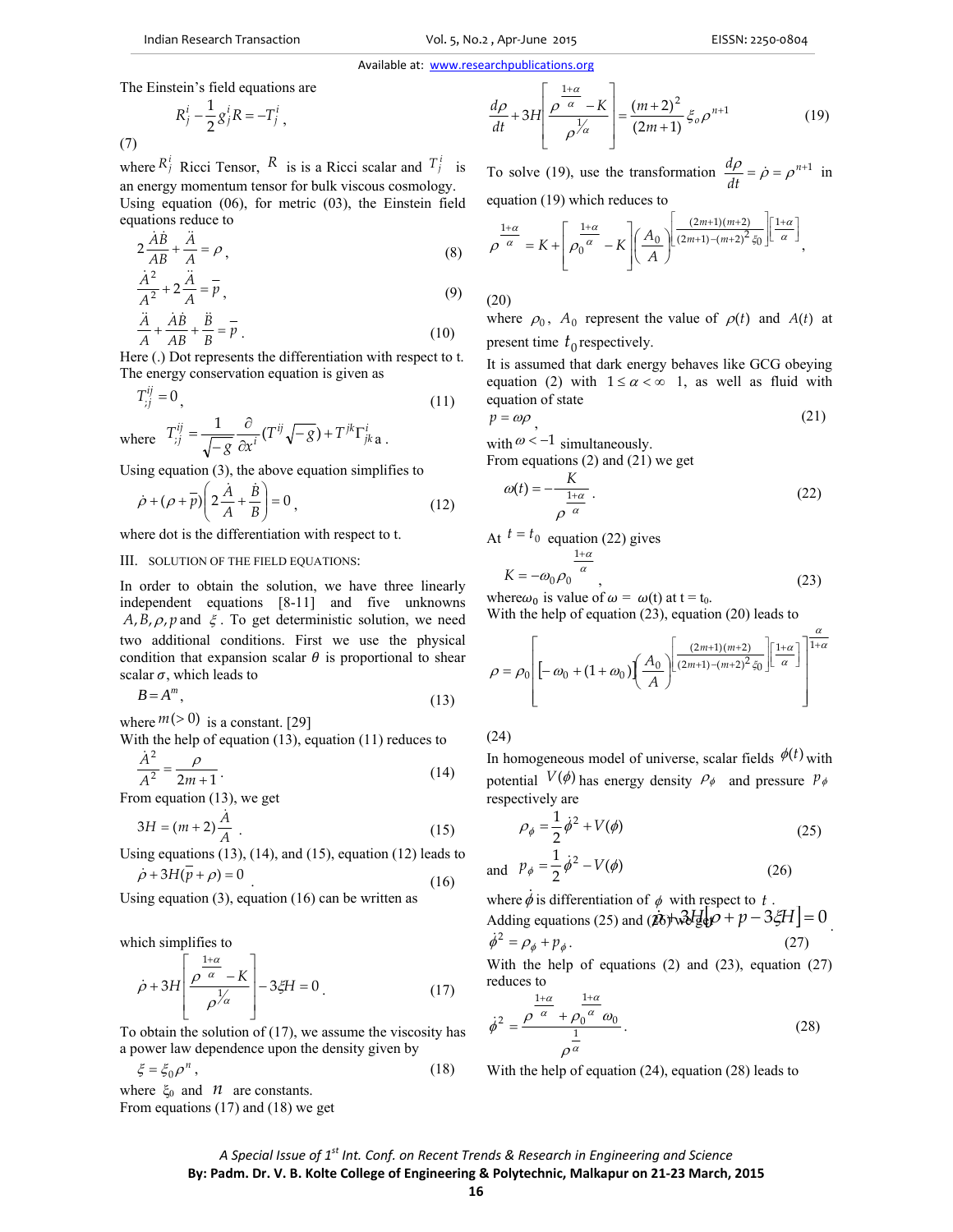(33)

#### Available at: www.researchpublications.org

$$
\dot{\phi}^{2} = \frac{(1+\omega_{0})\rho_{0}\left(\frac{A_{0}}{A}\right)^{\left[\frac{(m+2)(2m+1)}{(2m+1)-(m+2)^{2}\zeta_{0}}\right]\left[\frac{1+\alpha}{\alpha}\right]}}{\left[-\omega_{0}+(1+\omega_{0})\left(\frac{A_{0}}{A}\right)^{\left[\frac{(m+2)(2m+1)}{(2m+1)-(m+2)^{2}\zeta_{0}}\right]\left[\frac{1+\alpha}{\alpha}\right]}\right]^{\frac{\alpha}{1+\alpha}}}
$$

From equation (27), it is observed that when  $\dot{\phi}^2 > 0$  we get positive kinetic energy for  $(1 + \omega_0) > 0$  and when  $\dot{\phi}^2$  < 0 we get negative kinetic energy  $(1 + \omega_0)$  < 0 . Thus  $(1 + \omega_0) > 0$  represents a case of quintessence and  $(1 + \omega_0) < 0$  represent phantom fluid dominated universe which matches with the results obtained by Hoyle and Narlikar in C- field with negative kinetic energy for steady state theory of universe.

Now from equations (14) and (24), we get

$$
\left(\frac{\dot{A}^2}{A^2}\right)^2 = \left(\frac{3}{2m+1}\right)\Omega_0 H_0^2
$$

$$
\left[\left|\omega_0\right| + (1 - \left|\omega_0\right|) \left(\frac{A_0}{A}\right) \left[\frac{\frac{(m+2)(2m+1)}{(2m+1)-(m+2)^2 \xi_0}}{\left[\frac{1+\alpha}{\alpha}\right]}\right]^{\frac{\alpha}{1+\alpha}},\right]
$$

(30)

where  $|\omega_0| = -\omega_0$ ,  $H_0 = 100$ *h km / s mpc* present value of Hubble parameter and  $\Omega_0 = \frac{\partial^2 u}{\partial c_{r,o}}$  $\Omega_0 = \frac{\rho_0}{\rho_{cr,o}}$  with  $\rho_{cr,o} = \frac{3H_0^2}{8\pi G}$  $\rho_{cr,0} = \frac{1}{8\pi}$  $n = \frac{3H_0^2}{8\pi C}$ . Taking square root to both sides of equation (30) gives  $1+\alpha$ ] 2(1+ $\alpha$ )  $(2m+1)-(m+2)^2 \xi_0$  $(m+2)(2m+1)$  $\mathbf{0}$  $1+\frac{(1-|\omega_0|)}{1-|\omega_0|}\left(\frac{A_0}{A_0}\right)\left(\frac{(m+2)(2m+1)}{(2m+1)-(m+2)^2 \xi_0}\right)^{\left[\frac{1+\alpha}{\alpha}\right]}$  $\frac{0}{11} H_0 |\omega_0|^{2(1+\alpha)}$  $2m + 1$  $\frac{3\Omega_0}{H_0}H_0|\omega_0|^{\frac{\alpha}{2(1+\alpha)}}$ α α α ξ α  $\omega$  $\frac{\dot{A}}{A} = \sqrt{\frac{3\Omega_0}{2m+1}} H_0 |\omega_0| \frac{\alpha}{2(1+\alpha)}$  $^{+}$  $\left\lfloor \frac{1+\alpha}{\alpha} \right\rfloor$  $\lceil 1+$  $\overline{\phantom{a}}$ J J  $\overline{\phantom{a}}$ L L  $+1)-(m+$  $+2)(2m+$  $\overline{\phantom{a}}$ I  $\overline{\phantom{a}}$ L L L I  $\left(\frac{A_0}{\cdot}\right)$  $+\frac{(1-|\omega_0|)}{n} \left(\frac{A_0}{n}\right) \frac{\sqrt{2m+1}-(m+1)}{n}$ *m m A A*

 $\overline{\phantom{a}}$ L  $\overline{\phantom{a}}$ L Expanding the R.H.S. of (31) and neglecting the higher

J

*A*

powers of 
$$
\left[1+\frac{(1-|\omega_0|)}{|\omega_0|}\left(\frac{A_0}{A}\right)\left[\frac{(m+2)(2m+1)}{(2m+1)-(m+2)^2 \xi_0}\right]\left[\frac{1+\alpha}{\alpha}\right]\right]
$$
we

get

 $\mathbf{0}$ 

l

 $\omega$ 

$$
\frac{\dot{A}}{A} = \sqrt{\frac{3\Omega_0}{2m+1}} H_0 |\omega_0| \frac{\alpha}{2(1+\alpha)}
$$
\n
$$
\left[ 1 + \frac{\alpha (1-|\omega_0|)}{2(1+\alpha)|\omega_0|} \left(\frac{A_0}{A}\right) \frac{\left(\frac{(m+2)(2m+1)}{(2m+1)-(m+2)^2 \xi_0}\right)}{(2m+1)-(m+2)^2 \xi_0} \frac{1+\alpha}{\alpha} \right] \right] (32)
$$

On Integration of equation (32)

$$
A(t) = \frac{A_0}{\frac{\alpha}{\alpha}}
$$
\n
$$
[2(1+\alpha)|\omega_0|\left|^{\frac{(m+2)(2m+1)}{(2m+1)-(m+2)^2\zeta_0}}\right] \frac{[1+\alpha]}{\alpha}]
$$
\n
$$
\times \left[\frac{\alpha+2(1+\alpha)|\omega_0|}{\frac{(m+2)(2m+1)}{(2m+1)-(m+2)^2\zeta_0}}\right] \frac{[1+\alpha]}{\alpha}\frac{1}{2m+1} \frac{[1+\alpha]}{-\alpha(1-|\omega_0|)}]
$$
\n
$$
(29)
$$

From equation (33), it is clear that as  $t \to \infty$ ,  $A(t) \to \infty$ therefore the present model is free from finite time future singularity.

In this case, the Hubble distance is given by

$$
H^{-1} = \frac{\sqrt{\frac{3(2m+1)}{(m+2)^2}}}{\sqrt{\Omega_0} H_0 |\omega_0| \frac{\alpha}{2(1+\alpha)}}\n\left[1 - \frac{\alpha (1-|\omega_0|)}{2(1+\alpha)|\omega_0|} \left(\frac{A_0}{A}\right)\right]^{\left[\frac{(m+2)(2m+1)}{(2m+1)-(m+2)^2 \xi_0}\right]^{\left[\frac{1+\alpha}{\alpha}\right]}}
$$

(34)

Equation (34) shows the growth of Hubble distance  $H^{-1}$ with time such that

$$
H^{-1} \to \frac{\sqrt{\frac{3(2m+1)}{(m+2)^2}}}{\sqrt{\Omega_0} H_0 |\omega_0| \frac{\alpha}{2(1+\alpha)}} \neq 0 \text{ as } t \to \infty.
$$

Thus in present plane symmetric universe, the galaxies will not disappear as  $t \to \infty$ , avoiding Big Rip singularity. Therefore one can conclude that if Phantom fluid behaves like GCG and fluid with  $p = \omega \rho$  simultaneously then the future accelerated expansion of the universe will free from catastrophic situation like Big Rip in plane symmetric universe.

Equation  $(24)$  can be written as

$$
\rho = \rho_0 \left[ \left[ \omega_0 \right] + (1 - |\omega_0|) \left( \frac{B_0}{B} \right) \frac{\frac{(2m+1)(m+2)(1+\alpha)}{\alpha (2m+1) - (m+2)^2 \xi_0}}{\frac{(2m+1)(m+2)(1+\alpha)}{\alpha (2m+1) - (m+2)^2 \xi_0}} \right] \right] \tag{35}
$$

From equation (35), it is clear that as  $t \to \infty$ ,  $\rho \rightarrow \rho_0 \vert \omega_0 \vert \frac{\alpha}{1 + \alpha} > \rho_0$ 

Thus one can conclude that energy density increases with time, contrary to other Phantom models having future singularity at  $t = t_s$  in plane symmetric universe.

## IV. CONCLUSION

Plane symmetric universe is studied when cosmic dark energy behaves simultaneously like a fluid with equation of state  $p = \omega \rho$ ,  $\omega < -1$  as well as generalized Chaplygin

gas with equation of state 
$$
p = -\frac{K}{\rho^{\frac{1}{\alpha}}}
$$
.

# *A Special Issue of 1st Int. Conf. on Recent Trends & Research in Engineering and Science* **By: Padm. Dr. V. B. Kolte College of Engineering & Polytechnic, Malkapur on 21‐23 March, 2015**